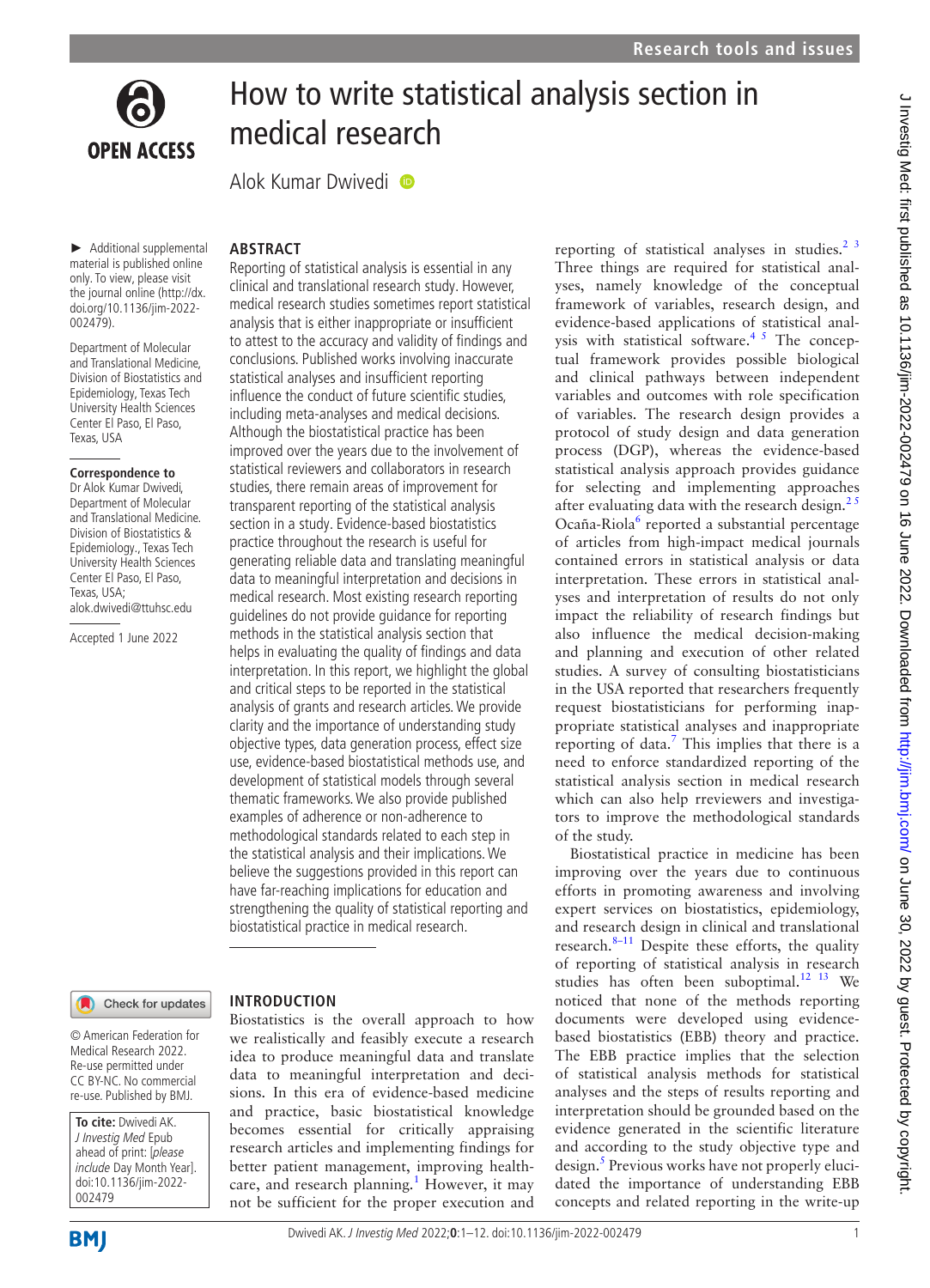of statistical analyses. As a result, reviewers sometimes ask to present data or execute analyses that do not match the study objective type.<sup>[14](#page-10-4)</sup> We summarize the statistical analysis steps to be reported in the statistical analysis section based on review and thematic frameworks.

### **METHODS**

We identified articles describing statistical reporting problems in medicine using different search terms ([online](https://dx.doi.org/10.1136/jim-2022-002479) [supplemental table 1\)](https://dx.doi.org/10.1136/jim-2022-002479). Based on these studies, we prioritized commonly reported statistical errors in analytical strategies and developed essential components to be reported in the statistical analysis section of research grants and studies. We also clarified the purpose and the overall implication of reporting each step in statistical analyses through various examples.

### **RESULTS**

Although biostatistical inputs are critical for the entire research study ([online supplemental table 2\)](https://dx.doi.org/10.1136/jim-2022-002479), biostatistical consultations were mostly used for statistical analyses only<sup>15</sup>. Even though the conduct of statistical analysis mismatched with the study objective and DGP was identified as the major problem in articles submitted to high-impact medical journals.[16](#page-10-6) In addition, multivariable analyses were often inappropriately conducted and reported in published studies.<sup>[17 18](#page-10-7)</sup> In light of these statistical errors, we describe

the reporting of the following components in the statistical analysis section of the study.

# **Step 1: specify study objective type and outcomes (overall approach)**

The study objective type provides the role of important variables for a specified outcome in statistical analyses and the overall approach of the model building and model reporting steps in a study. In the statistical framework, the problems are classified into descriptive and inferential/ analytical/confirmatory objectives. In the epidemiological framework, the analytical and prognostic problems are broadly classified into association, explanatory, and predic-tive objectives.<sup>[19](#page-10-8)</sup> These study objectives [\(figure](#page-1-0) 1) may be classified into six categories: (1) exploratory, (2) association, (3) causal, (4) intervention, (5) prediction and (6) clin-ical decision models in medical research.<sup>[20](#page-10-9)</sup>

The exploratory objective type is a specific type of determinant study and is commonly known as risk factors or correlates study in medical research. In an exploratory study, all covariates are considered equally important for the outcome of interest in the study. The goal of the exploratory study is to present the results of a model which gives higher accuracy after satisfying all model-related assumptions. In the association study, the investigator identifies predefined exposures of interest for the outcome, and variables other than exposures are also important for the interpretation

### **Determinant/Descriptive Models**

# **Explanatory models**

# **Prognostic models**



<span id="page-1-0"></span>**Figure 1** Comparative assessments of developing and reporting of study objective types and models. Association measures include odds ratio, risk ratio, or hazard ratio. AUC, area under the curve; C, confounder; CI, confidence interval; E, exposure; HbA1C: hemoglobin A1c; M, mediator; MFT, model fit test; MST, model specification test; PI, predictive interval;  $R^2$ , coefficient of determinant; X, independent variable; Y, outcome.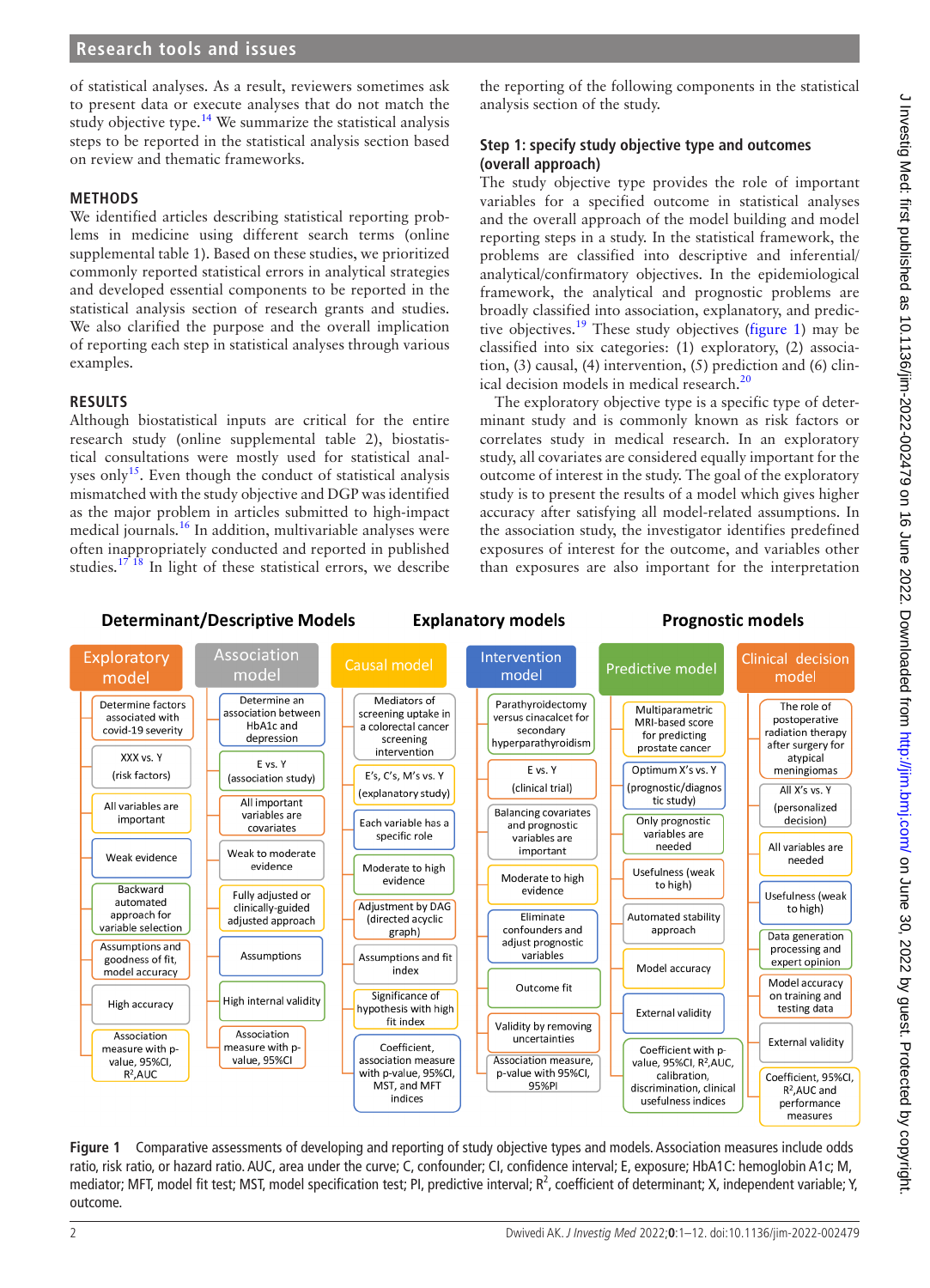and considered as covariates. The goal of an association study is to present the adjusted association of exposure with outcome. $^{20}$  $^{20}$  $^{20}$  In the causal objective study, the investigator is interested in determining the impact of exposure(s) on outcome using the conceptual framework. In this study objective, all variables should have a predefined role (exposures, confounders, mediators, covariates, and predictors) in a conceptual framework. A study with a causal objective is known as an explanatory or a confirmatory study in medical research. The goal is to present the direct or indirect effects of exposure(s) on an outcome after assessing the model's fitness in the conceptual framework.<sup>[19 21](#page-10-8)</sup> The objective of an interventional study is to determine the effect of an intervention on outcomes and is often known as randomized or non-randomized clinical trials in medical research. In the intervention objective model, all variables other than the intervention are treated as nuisance variables for primary analyses. The goal is to present the direct effect of the intervention on the outcomes by eliminating biases. $22-24$  In the predictive study, the goal is to determine an optimum set of variables that can predict the outcome, particularly in external settings. The clinical decision models are a special case of prognostic models in which high dimensional data at various levels are used for risk stratification, classification, and prediction. In this model, all variables are considered input features. The goal is to present a decision tool that has high accuracy in training, testing, and validation data sets.<sup>20 25</sup> Biostatisticians or applied researchers should properly discuss the intention of the study objective type before proceeding with statistical analyses. In addition, it would be a good idea to prepare a conceptual model framework regardless of study objective type to understand study concepts.

# J Investig Med: first published as 10.1136/jim-2022-002479 on 16 June 2022. Downloaded from http://jim.bmj.com/ on June 30, 2022 by guest. Protected by copyright J Investig Med: first published as 10.1136/jim-2022-002479 on 16 June 2022. Downloaded from <http://jim.bmj.com/> on June 30, 2022 by guest. Protected by copyright.

# Examples

A study<sup>[26](#page-10-11)</sup> showed a favorable effect of the beta-blocker intervention on survival outcome in patients with advanced human epidermal growth factor receptor (HER2)-negative breast cancer without adjusting for all the potential confounding effects (age or menopausal status and Eastern Cooperative Oncology Performance Status) in primary analyses or validation analyses or using a propensity scoreadjusted analysis, which is an EBB preferred method for analyzing non-randomized studies.<sup>[27](#page-10-12)</sup> Similarly, another study had the goal of developing a predictive model for prediction of Alzheimer's disease progression.<sup>[28](#page-10-13)</sup> However, this study did not internally or externally validate the performance of the model as per the requirement of a predictive objective study. In another study, $2^9$  investigators were interested in determining an association between metabolic syndrome and hepatitis C virus. However, the authors did not clearly specify the outcome in the analysis and produced conflicting associations with different analyses.<sup>30</sup> Thus, the outcome should be clearly specified as per the study objective type.

# **Step 2: specify effect size measure according to study design (interpretation and practical value)**

The study design provides information on the selection of study participants and the process of data collection conditioned on either exposure or outcome [\(figure](#page-2-0) 2). The appropriate use of effect size measure, tabular presentation of results, and the level of evidence are mostly determined by the study design. $3132$  In cohort or clinical trial study designs, the participants are selected based on exposure status and are followed up for the development



<span id="page-2-0"></span>**Figure 2** Effect size according to study design.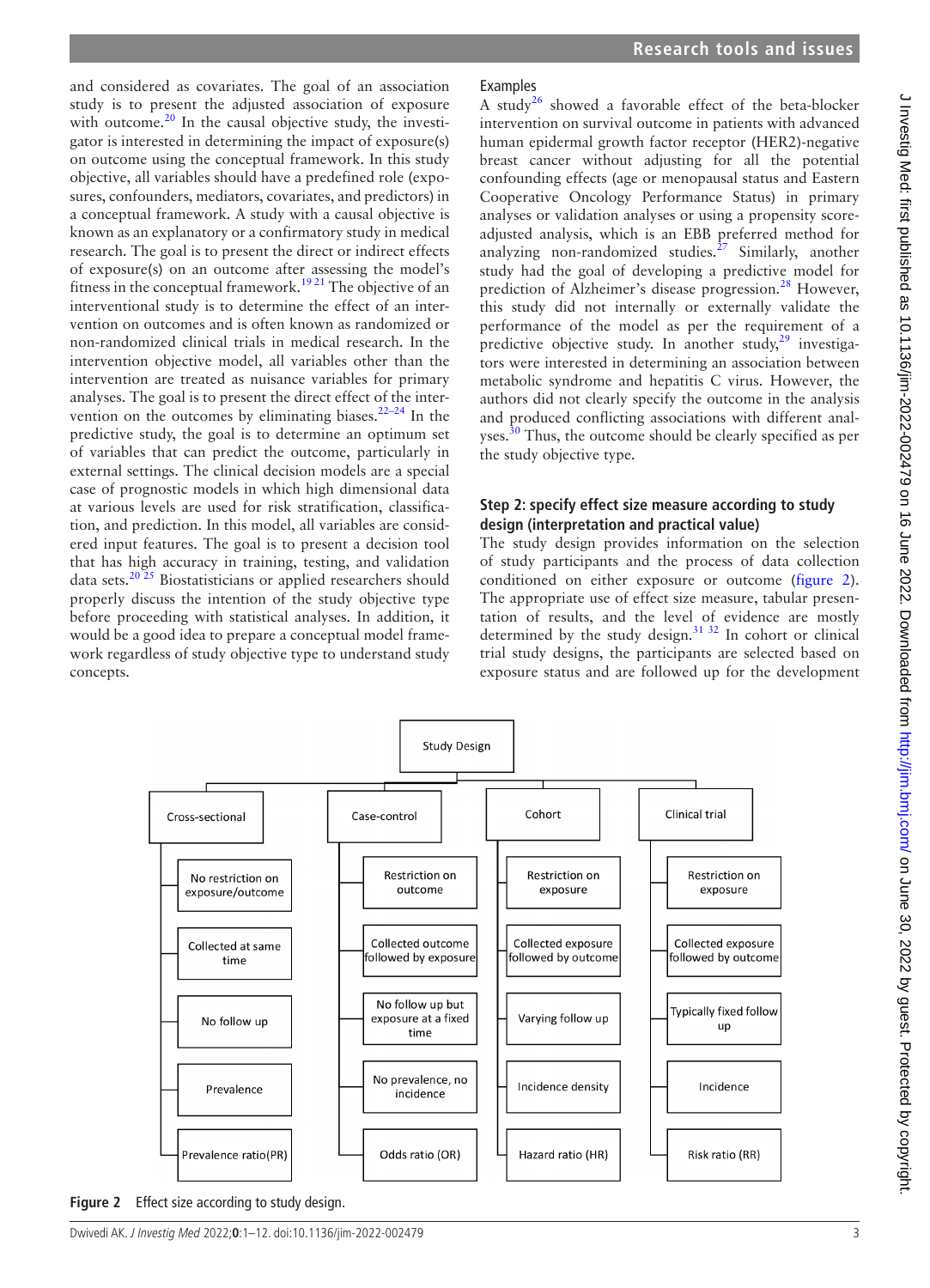of the outcome. These study designs can provide multiple outcomes, produce incidence or incidence density, and are preferred to be analyzed with risk ratio (RR) or hazards models. In a case–control study, the selection of participants is conditioned on outcome status. This type of study can have only one outcome and is preferred to be analyzed with an odds ratio (OR) model. In a cross-sectional study design, there is no selection restriction on outcomes or exposures. All data are collected simultaneously and can be analyzed with a prevalence ratio model, which is mathematically equivalent to the RR model. $^{33}$  The reporting of effect size measure also depends on the study objective type. For example, predictive models typically require reporting of regression coefficients or weight of variables in the model instead of association measures, which are required in other objective types. There are agreements and disagreements between OR and RR measures. Due to the constancy and symmetricity properties of OR, some researchers prefer to use OR in studies with common events. Similarly, the collapsibility and interpretability properties of RR make it more appealing to use in studies with common events.<sup>34</sup> To avoid variable practice and interpretation issues with OR, it is recommended to use RR models in all studies except for case–control and nested case–control studies, where OR approximates RR and thus OR models should be used. Otherwise, investigators may report sufficient data to compute any ratio measure. Biostatisticians should educate investigators on the proper interpretation of ratio measures in the light of study design and their reporting.<sup>[34 35](#page-10-18)</sup>

### Examples

Investigators sometimes either inappropriately label their study  $\det^{-36}$  37 or report effect size measures not aligned with the study design,  $38\frac{39}{10}$  leading to difficulty in results interpretation and evaluation of the level of evidence. The proper labeling of study design and the appropriate use of effect size measure have substantial implications for results interpretation, including the conduct of systematic review and meta-analysis. $40$  A study<sup>31</sup> reviewed the frequency of reporting OR instead of RR in cohort studies and randomized clinical trials (RCTs) and found that one-third of the cohort studies used an OR model, whereas 5% of RCTs used an OR model. The majority of estimated ORs from these studies had a 20% or higher deviation from the corresponding RR.

# **Step 3: specify study hypothesis, reporting of p values, and interval estimates (interpretation and decision)**

The clinical hypothesis provides information for evaluating formal claims specified in the study objectives, while the statistical hypothesis provides information about the population parameters/statistics being used to test the formal claims. The inference about the study hypothesis is typically measured by p value and confidence interval (CI). A smaller p value indicates that the data support against the null hypothesis. Since the p value is a conditional probability, it can never tell about the acceptance or rejection of the null hypothesis. Therefore, multiple alternative strategies of p values have been proposed to strengthen the credibility of conclusions[.41 42](#page-10-22) Adaption of these alternative strategies is only needed in the explanatory objective studies. Although

exact p values are recommended to be reported in research studies, p values do not provide any information about the effect size. Compared with p values, the CI provides a confidence range of the effect size that contains the true effect size if the study were repeated and can be used to determine whether the results are statistically significant or not.<sup>43</sup> Both p value and 95% CI provide complementary information and thus need to be specified in the statistical analysis section.[24 44](#page-10-24)

Researchers often test one or more comparisons or hypotheses. Accordingly, the side and the level of significance for considering results to be statistically significant may change. Furthermore, studies may include more than one primary outcome that requires an adjustment in the level of significance for multiplicity. All studies should provide the interval estimate of the effect size/regression coefficient in the primary analyses. Since the interpretation of data analysis depends on the study hypothesis, researchers are required to specify the level of significance along with the side (one-sided or two-sided) of the p value in the test for considering statistically significant results, adjustment of the level of significance due to multiple comparisons or multiplicity, and reporting of interval estimates of the effect size in the statistical analysis section.<sup>45</sup>

### Examples

A study<sup>[46](#page-10-26)</sup> showed a significant effect of fluoxetine on relapse rates in obsessive-compulsive disorder based on a one-sided p value of 0.04. Clearly, there was no reason for using a onesided p value as opposed to a two-sided p value. A review of the appropriate use of multiple test correction methods in multiarm clinical trials published in major medical journals in 2012 identified over 50% of the articles did not perform multiple-testing correction.<sup>[47](#page-10-27)</sup> Similar to controlling a familywise error rate due to multiple comparisons, adjustment of the false discovery rate is also critical in studies involving multiple related outcomes. A review of RCTs for depression between 2007 and 2008 from six journals reported that only limited studies (5.8%) accounted for multiplicity in the analyses due to multiple outcomes.<sup>[48](#page-10-28)</sup>

# **Step 4: account for DGP in the statistical analysis (accuracy)**

The study design also requires the specification of the selection of participants and outcome measurement processes in different design settings. We referred to this specific design feature as DGP. Understanding DGP helps in determining appropriate modeling of outcome distribution in statistical analyses and setting up model premises and units of analysis.[4](#page-9-2) DGP [\(figure](#page-4-0) 3) involves information on data generation and data measures, including the number of measurements after random selection, complex selection, consecutive selection, pragmatic selection, or systematic selection. Specifically, DGP depends on a sampling setting (participants are selected using survey sampling methods and one subject may represent multiple participants in the population), clustered setting (participants are clustered through a recruitment setting or hierarchical setting or multiple hospitals), pragmatic setting (participants are selected through mixed approaches), or systematic review setting (participants are selected from published studies).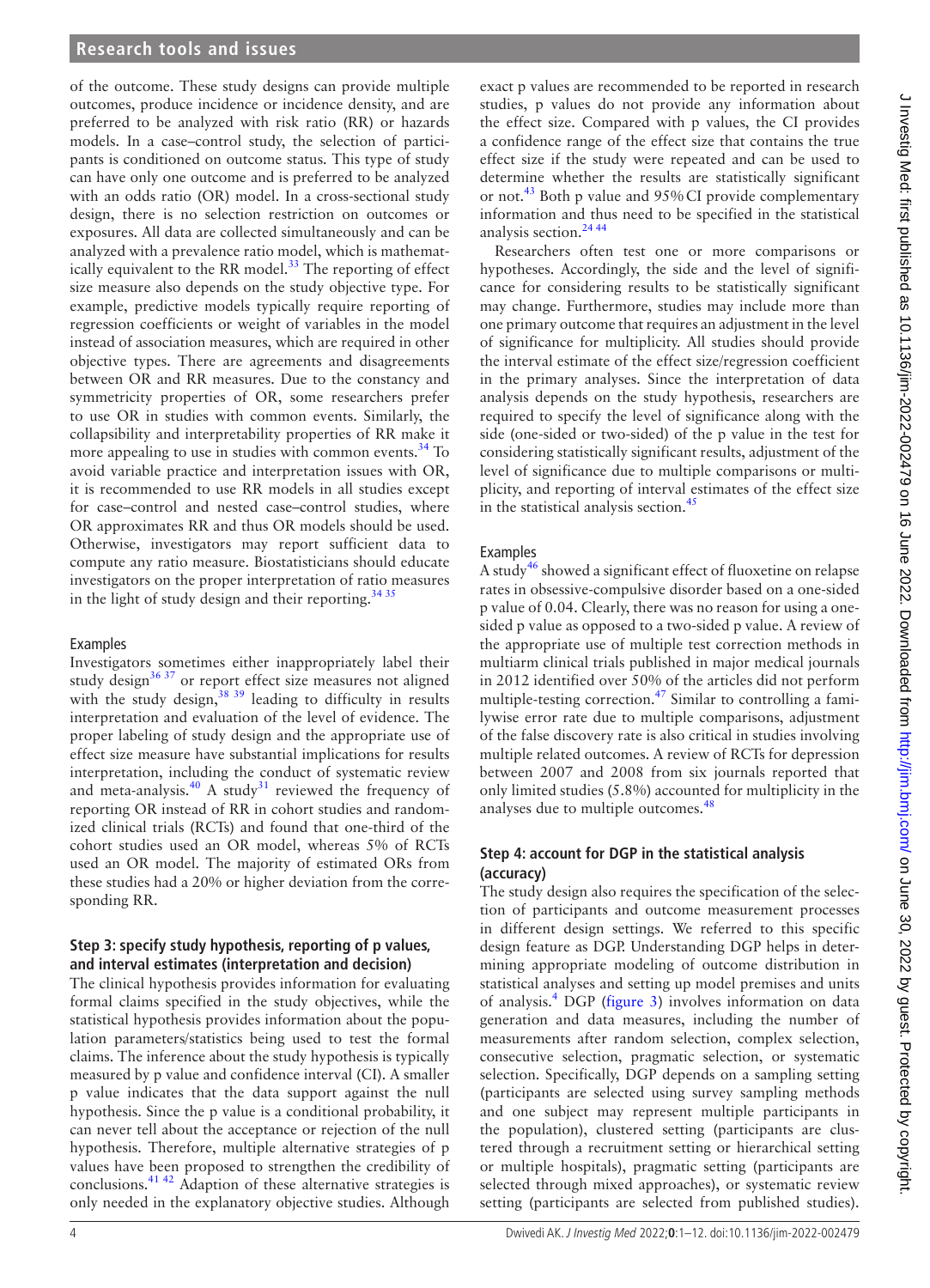

<span id="page-4-0"></span>**Figure 3** Common features of the data generation process.

DGP also depends on the measurements of outcomes in an unpaired setting (measured on one occasion only in independent groups), paired setting (measured on more than one occasion or participants are matched on certain subject characteristics), or mixed setting (measured on more than one occasion but interested in comparing independent groups). It also involves information regarding outcomes or exposure generation processes using quantitative or categorical variables, quantitative values using labs or validated instruments, and self-reported or administered tests yielding a variety of data distributions, including individual distribution, mixed-type distribution, mixed distributions, and latent distributions. Due to different DGPs, study data may include messy or missing data, incomplete/partial measurements, time-varying measurements, surrogate measures, latent measures, imbalances, unknown confounders, instrument variables, correlated responses, various levels of clustering, qualitative data, or mixed data outcomes, competing events, individual and higher-level variables, etc. The performance of statistical analysis, appropriate estimation of standard errors of estimates and subsequently computation of p values, the generalizability of findings, and the graphical display of data rely on DGP. Accounting for DGP in the analyses requires proper communication between investigators and biostatisticians about each aspect of participant selection and data collection, including measurements, occasions of measurements, and instruments used in the research study.

# Examples

A study<sup>49</sup> compared the intake of fresh fruit and komatsuna juice with the intake of commercial vegetable juice on metabolic parameters in middle-aged men using an RCT. The study was criticized for many reasons, but primarily for incorrect statistical methods not aligned with the study DGP.<sup>[50](#page-10-30)</sup> Similarly, another study<sup>[51](#page-10-31)</sup> highlighted that 80% of

published studies using the Korean National Health and Nutrition Examination Survey did not incorporate survey sampling structure in statistical analyses, producing biased estimates and inappropriate findings. Likewise, another study<sup>52</sup> highlighted the need for maintaining methodological standards while analyzing data from the National Inpatient Sample. A systematic review<sup>53</sup> identified that over 50% of studies did not specify whether a paired t-test or an unpaired t-test was performed in statistical analysis in the top 25% of physiology journals, indicating poor transparency in reporting of statistical analysis as per the data type. Another study<sup>[54](#page-10-34)</sup> also highlighted the data displaying errors not aligned with DGP. As per DGP, delay in treatment initiation of patients with cancer defined from the onset of symptom to treatment initiation should be analyzed into three components: patient/primary delay, secondary delay, and tertiary delay.<sup>55</sup> Similarly, the number of cancerous nodes should be analyzed with count data models.[56](#page-10-36) However, several studies did not analyze such data according to DGP.<sup>[57 58](#page-10-37)</sup>

# **Step 5: apply EBB methods specific to study design features and DGP (efficiency and robustness)**

The continuous growth in the development of robust statistical methods for dealing with a specific problem produced various methods to analyze specific data types. Since multiple methods are available for handling a specific problem yet with varying performances, heterogeneous practices among applied researchers have been noticed. Variable practices could also be due to a lack of consensus on statistical methods in literature, unawareness, and the unavailability of standardized statistical guidelines.<sup>[2 5 59](#page-9-1)</sup> However, it becomes sometimes difficult to differentiate whether a specific method was used due to its robustness, lack of awareness, lack of accessibility of statistical software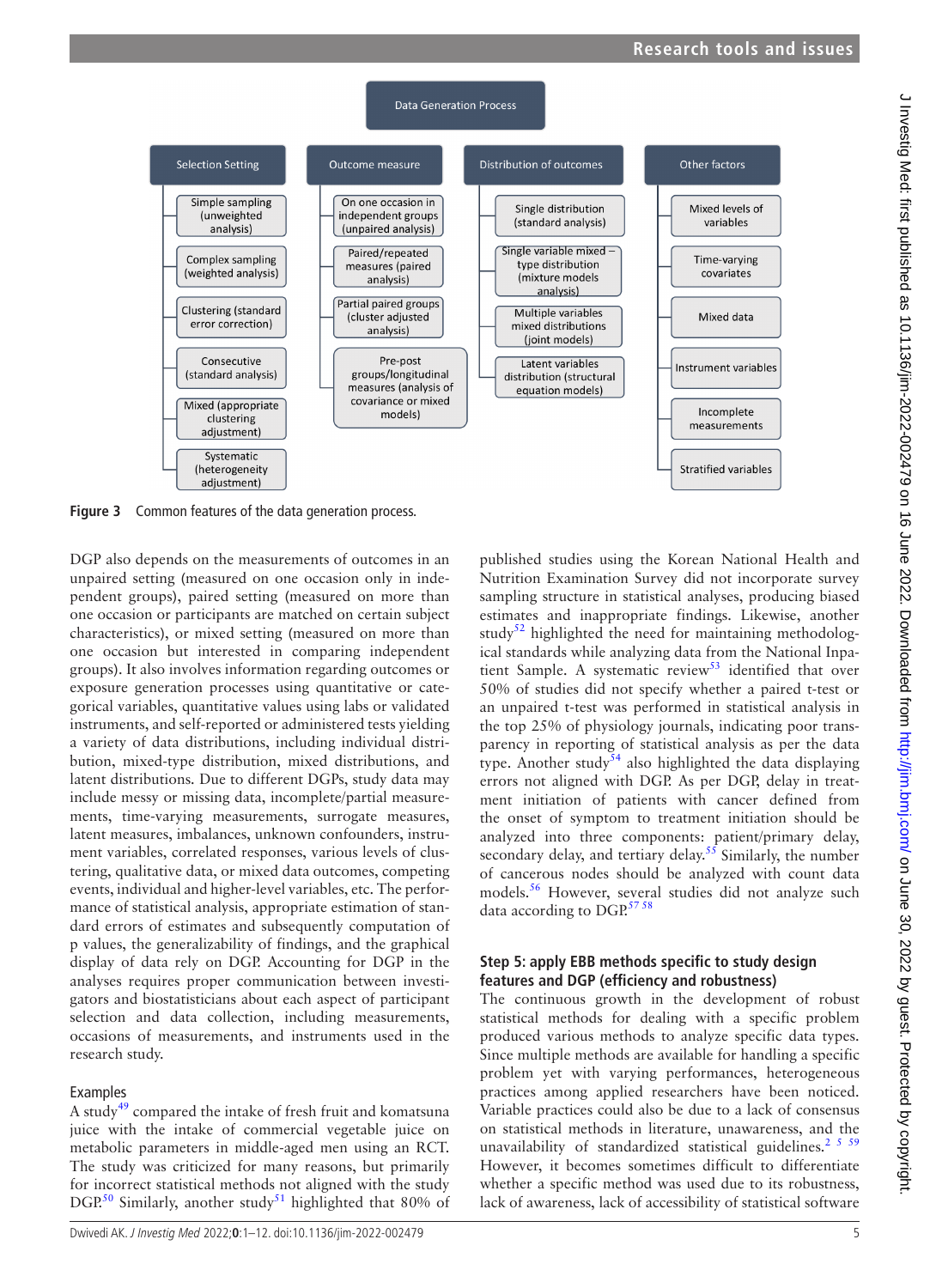to apply an alternative appropriate method, intention to produce expected results, or ignorance of model diagnostics. To avoid heterogeneous practices, the selection of statistical methodology and their reporting at each stage of data analysis should be conducted using methods according to EBB practice.<sup>5</sup> Since it is hard for applied researchers to optimally select statistical methodology at each step, we encourage investigators to involve biostatisticians at the very early stage in basic, clinical, population, translational, and database research. We also appeal to biostatisticians to develop guidelines, checklists, and educational tools to promote the concept of EBB. As an effort, we developed the statistical analysis and methods in biomedical research (SAMBR) guidelines for applied researchers to use EBB methods for data analysis. $5$  The EBB practice is essential for applying recent cutting-edge robust methodologies to yield accurate and unbiased results. The efficiency of statistical methodologies depends on the assumptions and DGP. Therefore, investigators may attempt to specify the choice of specific models in the primary analysis as per the EBB.

# Examples

Although details of evidence-based preferred methods are provided in the SAMBR checklists for each study design/ objective, $\frac{5}{3}$  $\frac{5}{3}$  $\frac{5}{3}$  we have presented a simplified version of evidence-based preferred methods for common statistical analysis [\(online supplemental table 3](https://dx.doi.org/10.1136/jim-2022-002479)). Several examples are available in the literature where inefficient methods not according to EBB practice have been used. $31\,57\,60$ 

# **Step 6: report variable selection method in the multivariable analysis according to study objective type (unbiased)**

Multivariable analysis can be used for association, prediction or classification or risk stratification, adjustment, propensity score development, and effect size estimation.<sup>[61](#page-10-38)</sup> Some biological, clinical, behavioral, and environmental factors may directly associate or influence the relationship between exposure and outcome. Therefore, almost all health studies require multivariable analyses for accurate and unbiased interpretations of findings [\(figure](#page-1-0) 1). Analysts should develop an adjusted model if the sample size permits. It is a misconception that the analysis of RCT does not require adjusted analysis. Analysis of RCT may require adjustment for prognostic variables.[23](#page-10-39) The foremost step in model building is the entry of variables after finalizing the appropriate parametric or non-parametric regression model. In the exploratory model building process due to no preference of exposures, a backward automated approach after including any variables that are significant at 25% in the unadjusted analysis can be used for variable selection.<sup>[62 63](#page-10-40)</sup> In the association model, a manual selection of covariates based on the relevance of the variables should be included in a fully adjusted model. $63$  In a causal model, clinically guided methods should be used for variable selection and their adjustments. $20 \text{ In a non-randomized interventional}$  $20 \text{ In a non-randomized interventional}$ model, efforts should be made to eliminate confounding effects through propensity score methods and the final propensity score-adjusted multivariable model may adjust any prognostic variables, while a randomized study simply should adjust any prognostic variables. $27$  Maintaining the

event per variable (EVR) is important to avoid overfitting in any type of modeling; therefore, screening of variables may be required in some association and explanatory studies, which may be accomplished using a backward stepwise method that needs to be clarified in the statistical analyses.<sup>10</sup> In a predictive study, a model with an optimum set of variables producing the highest accuracy should be used. The optimum set of variables may be screened with the random forest method or bootstrap or machine learning methods.<sup>[64 65](#page-10-43)</sup> Different methods of variable selection and adjustments may lead to different results. The screening process of variables and their adjustments in the final multivariable model should be clearly mentioned in the statistical analysis section.

# Examples

A study<sup>[66](#page-11-0)</sup> evaluating the effect of hydroxychloroquine (HDQ) showed unfavorable events (intubation or death) in patients who received HDQ compared with those who did not (hazard ratio (HR): 2.37, 95%CI 1.84 to 3.02) in an unadjusted analysis. However, the propensity score-adjusted analyses as appropriate with the interventional objective model showed no significant association between HDQ use and unfavorable events (HR: 1.04, 95%CI 0.82 to 1.32), which was also confirmed in multivariable and other propensity score-adjusted analyses. This study clearly suggests that results interpretation should be based on a multivariable analysis only in observational studies if feasible. A recent study<sup>10</sup> noted that approximately 6% of multivariable analyses based on either logistic or Cox regression used an inappropriate selection method of variables in medical research. This practice was more commonly noted in studies that did not involve an expert biostatistician. Another review<sup>61</sup> of 316 articles from high-impact Chinese medical journals revealed that 30.7% of articles did not report the selection of variables in multivariable models. Indeed, this inappropriate practice could have been identified more commonly if classified according to the study objective type.<sup>18</sup> In RCTs, it is uncommon to report an adjusted analysis based on prognostic variables, even though an adjusted analysis may produce an efficient estimate compared with an unadjusted analysis. A study assessing the effect of preemptive intervention on development outcomes showed a significant effect of an intervention on reducing autism spectrum disorder symptoms. $67$  However, this study was criticized by Ware<sup>[68](#page-11-2)</sup> for not reporting non-significant results in unadjusted analyses. If possible, unadjusted estimates should also be reported in any study, particularly in RCTs.<sup>[23 68](#page-10-39)</sup>

# **Step 7: provide evidence for exploring effect modifiers (applicability)**

Any variable that modifies the effect of exposure on the outcome is called an effect modifier or modifier or an interacting variable. Exploring the effect modifiers in multivariable analyses helps in (1) determining the applicability/generalizability of findings in the overall or specific subpopulation, (2) generating ideas for new hypotheses, (3) explaining uninterpretable findings between unadjusted and adjusted analyses, (4) guiding to present combined or separate models for each specific subpopulation, and (5) explaining heterogeneity in treatment effect. Often,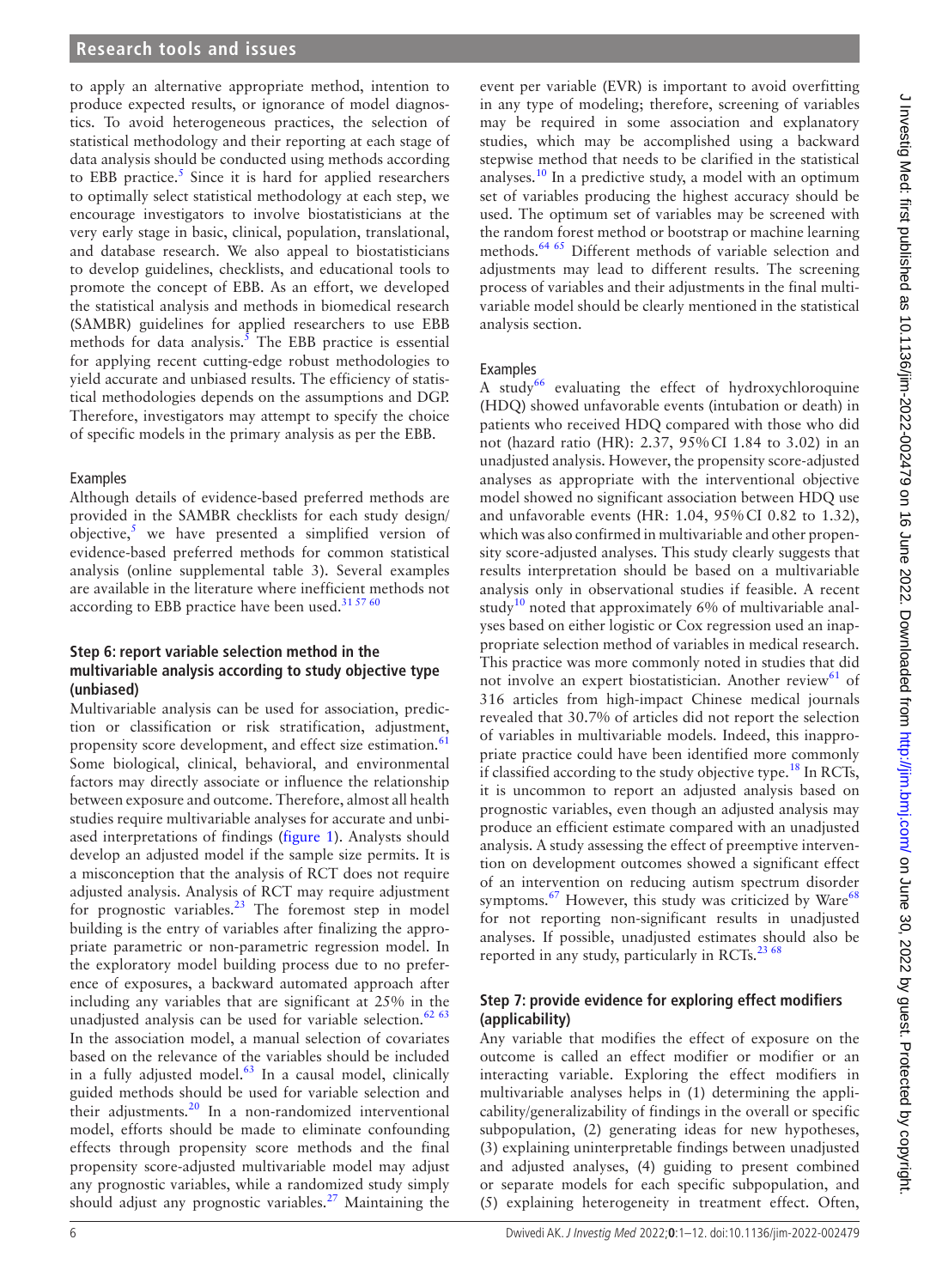investigators present adjusted stratified results according to the presence or absence of an effect modifier. If the exposure interacts with multiple variables statistically or conceptually in the model, then the stratified findings (subgroup) according to each effect modifier may be presented. Otherwise, stratified analysis substantially reduces the power of the study due to the lower sample size in each stratum and may produce significant results by inflating type I error. $69$ Therefore, a multivariable analysis involving an interaction term as opposed to a stratified analysis may be presented in the presence of an effect modifier.<sup>70</sup> Sometimes, a quantitative variable may emerge as a potential effect modifier for exposure and an outcome relationship. In such a situation, the quantitative variable should not be categorized unless a clinically meaningful threshold is not available in the study. In fact, the practice of categorizing quantitative variables should be avoided in the analysis unless a clinically meaningful cut-off is available or a hypothesis requires for it.<sup>71</sup> In an exploratory objective type, any possible interaction may be obtained in a study; however, the interpretation should be guided based on clinical implications. Similarly, some objective models may have more than one exposure or intervention and the association of each exposure according to the level of other exposure should be presented through adjusted analyses as suggested in the presence of interaction effects.<sup>70</sup>

# Examples

A review of 428 articles from MEDLINE on the quality of reporting from statistical analyses of three (linear, logistic, and Cox) commonly used regression models reported that only 18.5% of the published articles provided interaction analyses, $17$  even though interaction analyses can provide a lot of useful information.

# **Step 8: assessment of assumptions, specifically the distribution of outcome, linearity, multicollinearity, sparsity, and overfitting (reliability)**

The assessment and reporting of model diagnostics are important in assessing the efficiency, validity, and usefulness of the model. Model diagnostics include satisfying model-specific assumptions and the assessment of sparsity, linearity, distribution of outcome, multicollinearity, and overfitting.<sup>6172</sup> Model-specific assumptions such as normal residuals, heteroscedasticity and independence of errors in linear regression, proportionality in Cox regression, proportionality odds assumption in ordinal logistic regression, and distribution fit in other types of continuous and count models are required. In addition, sparsity should also be examined prior to selecting an appropriate model. Spar-sity indicates many zero observations in the data set.<sup>[73](#page-11-6)</sup> In the presence of sparsity, the effect size is difficult to interpret. Except for machine learning models, most of the parametric and semiparametric models require a linear relationship between independent variables and a functional form of an outcome. Linearity should be assessed using a multivariable polynomial in all model objectives.<sup>62</sup> Similarly, the appropriate choice of the distribution of outcome is required for model building in all study objective models. Multicollinearity assessment is also useful in all objective models.

Assessment of EVR in multivariable analysis can be used to avoid the overfitting issue of a multivariable model.<sup>18</sup>

# **Examples**

Some review studies highlighted that 73.8%–92% of the articles published in MEDLINE had not assessed the model diagnostics of the multivariable regression models.<sup>[17 61 72](#page-10-7)</sup> Contrary to the monotonically, linearly increasing relationship between systolic blood pressure (SBP) and mortality established using the Framingham's study,<sup>[74](#page-11-7)</sup> Port *et al*<sup>[75](#page-11-8)</sup> reported a non-linear relationship between SBP and allcause mortality or cardiovascular deaths by reanalysis of the Framingham's study data set. This study identified a different threshold for treating hypertension, indicating the role of linearity assessment in multivariable models. Although a non-Gaussian distribution model may be required for modeling patient delay outcome data in cancer,  $55$  a study analyzed patient delay data using an ordinary linear regression model. $57$  An investigation of the development of predictive models and their reporting in medical journals identified that 53% of the articles had fewer EVR than the recommended EVR, indicating over half of the published articles may have an overfitting model.<sup>[18](#page-10-44)</sup> Another study<sup>[76](#page-11-9)</sup> attempted to identify the anthropometric variables associated with non-insulin-dependent diabetes and found that none of the anthropometric variables were significant after adjusting for waist circumference, age, and sex, indicating the presence of collinearity. A study reported detailed sparse data problems in published studies and potential solutions.<sup>[73](#page-11-6)</sup>

# **Step 9: report type of primary and sensitivity analyses (consistency)**

Numerous considerations and assumptions are made throughout the research processes that require assessment, evaluation, and validation. Some assumptions, executions, and errors made at the beginning of the study data collection may not be fixable $13$ ; however, additional information collected during the study and data processing, including data distribution obtained at the end of the study, may facilitate additional considerations that need to be verified in the statistical analyses. Consistencies in the research findings via modifications in the outcome or exposure definition, study population, accounting for missing data, model-related assumptions, variables and their forms, and accounting for adherence to protocol in the models can be evaluated and reported in research studies using sensitivity analyses.<sup>77</sup> The purpose and type of supporting analyses need to be specified clearly in the statistical analyses to differentiate the main findings from the supporting findings. Sensitivity analyses are different from secondary or interim or subgroup analyses.<sup>78</sup> Data analyses for secondary outcomes are often referred to as secondary analyses, while data analyses of an ongoing study are called interim analyses and data analyses according to groups based on patient characteristics are known as subgroup analyses.

# **Examples**

Almost all studies require some form of sensitivity analysis to validate the findings under different conditions. However, it is often underutilized in medical journals. Only 18%–20.3% of studies reported some forms of sensitivity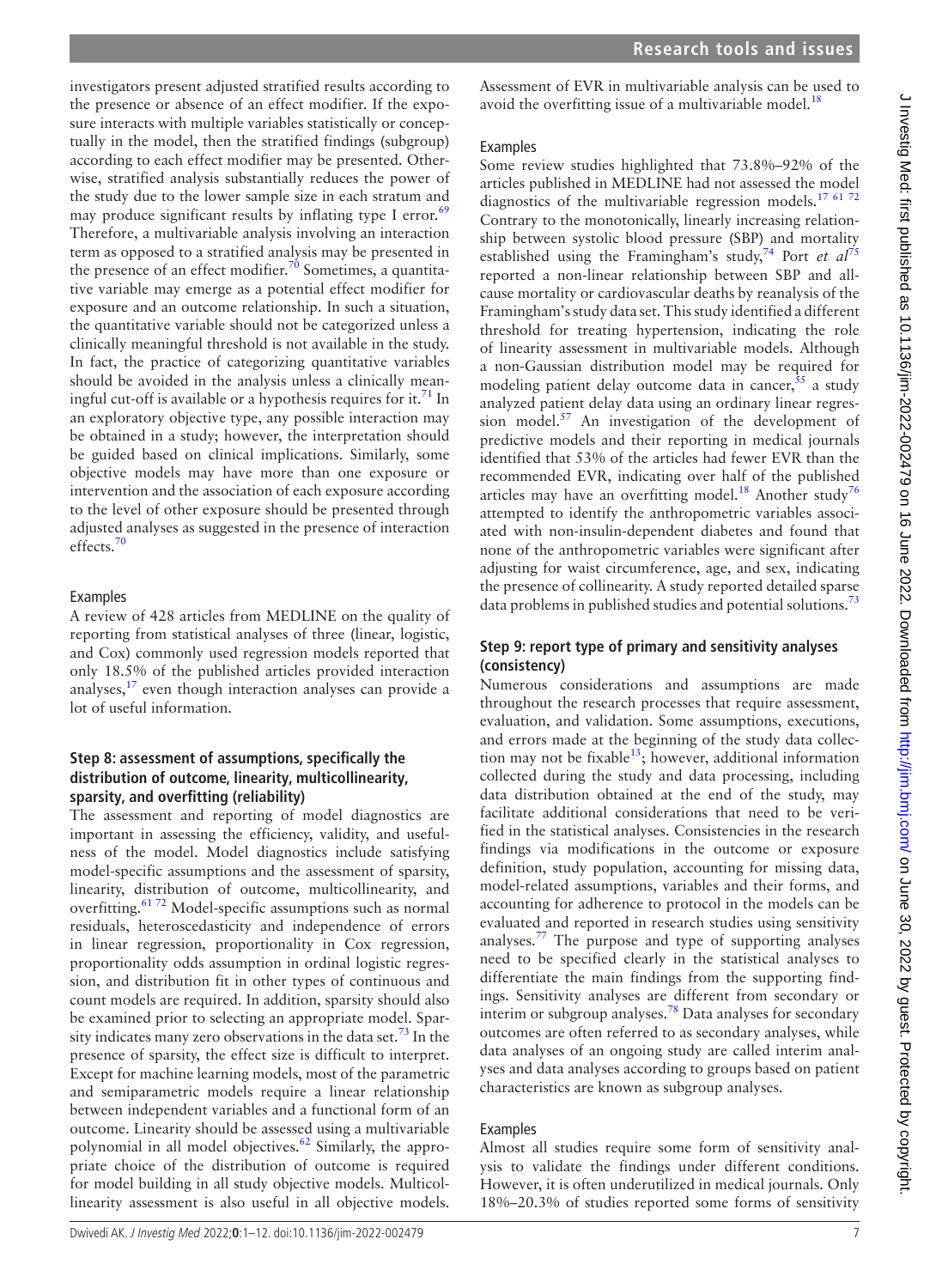analyses.[77 78](#page-11-10) A review of nutritional trials from high-quality journals reflected that 17% of the conclusions were reported inappropriately using findings from sensitivity analyses not based on the primary/main analyses.<sup>[77](#page-11-10)</sup>

# **Step 10: provide methods for summarizing, displaying, and interpreting data (transparency and usability)**

Data presentation includes data summary, data display, and data from statistical model analyses. The primary purpose of the data summary is to understand the distribution of outcome status and other characteristics in the total sample and by primary exposure status or outcome status. Column-wise data presentation should be preferred according to exposure status in all study designs, while row-wise data presentation for the outcome should be preferred in all study designs except for a case–control study.<sup>24 32</sup> Summary statistics should be used to provide maximum information on data distribution aligned with DGP and variable type. The purpose of results presentation primarily from regression analyses or statistical models is to convey results interpretation and implications of findings. The results should be presented according to the study objective type. Accordingly, the reporting of unadjusted and adjusted associations of each factor with the outcome may be preferred in the determinant objective model, while unadjusted and adjusted effects of primary exposure on the outcome may be preferred in the explanatory objective model. In prognostic models, the final predictive models may be presented in such a way that users can use models to predict an outcome. In the exploratory objective model, a final multivariable model should be reported with  $R^2$  or area under the curve (AUC). In the association and interventional models, the assessment of internal validation is critically important through various sensitivity and validation analyses. A model with better fit indices (in terms of  $\mathbb{R}^2$  or AUC, Akaike information criterion, Bayesian information criterion, fit index, root mean square error) should be finalized and reported in the causal model objective study. In the predictive objective type, the model performance in terms of  $R<sup>2</sup>$  or AUC in training and validation data sets needs to be reported ([figure](#page-1-0) 1).<sup>[20 21](#page-10-9)</sup> There are multiple purposes of data display, including data distribution using bar diagram or histogram or frequency polygons or box plots, comparisons using cluster bar diagram or scatter dot plot or stacked bar diagram or Kaplan-Meier plot, correlation or model assessment using scatter plot or scatter matrix, clustering or pattern using heatmap or line plots, the effect of predictors with fitted models using marginsplot, and comparative evaluation of effect sizes from regression models using forest plot. Although the key purpose of data display is to highlight critical issues or findings in the study, data display should essentially follow DGP and variable types and should be user-friendly.<sup>54 79</sup> Data interpretation heavily relies on the effect size measure along with study design and specified hypotheses. Sometimes, variables require standardization for descriptive comparison of effect sizes among exposures or interpreting small effect size, or centralization for interpreting intercept or avoiding collinearity due to interaction terms, or transformation for achieving model-related assumptions.<sup>[80](#page-11-12)</sup> Appropriate methods of data reporting and interpretation aligned with study design, study hypothesis,

and effect size measure should be specified in the statistical analysis section of research studies.

# Examples

Published articles from reputed journals inappropriately summarized a categorized variable with mean and range, $81$ summarized a highly skewed variable with mean and stan-dard deviation,<sup>[57](#page-10-37)</sup> and treated a categorized variable as a continuous variable in regression analyses.<sup>[82](#page-11-14)</sup> Similarly, numerous examples from published studies reporting inappropriate graphical display or inappropriate interpretation of data not aligned with DGP or variable types are illustrated in a book published by Bland and Peacock.<sup>83 84</sup> A study used qualitative data on MRI but inappropriately presented with a Box-Whisker plot.<sup>81</sup> Another study reported unusually high OR for an association between high breast parenchymal enhancement and breast cancer in both premenopausal and postmenopausal women.<sup>[85](#page-11-16)</sup> This reporting makes suspicious findings and may include sparse data bias.<sup>[86](#page-11-17)</sup> A poor tabular presentation without proper scaling or standardization of a variable, missing CI for some variables, missing unit and sample size, and inconsistent reporting of decimal places could be easily noticed in table 4 of a published study.<sup>[29](#page-10-14)</sup> Some published predictive models<sup>87</sup> do not report intercept or baseline survival estimates to use their predictive models in clinical use. Although a direct comparison of effect sizes obtained from the same model may be avoided if the units are different among variables, $35$  a study had an objective to compare effect sizes across variables but the authors performed comparisons without standardization of vari-ables or using statistical tests.<sup>[88](#page-11-19)</sup>

# **A SAMPLE FOR WRITING STATISTICAL ANALYSIS SECTION IN MEDICAL JOURNALS/RESEARCH STUDIES**

Our primary study objective type was to develop a (select from [figure](#page-1-0) 1) model to assess the relationship of risk factors (list critical variables or exposures) with outcomes (specify type from continuous/discrete/count/binary/polytomous/ time-to-event). To address this objective, we conducted a (select from [figure](#page-2-0) 2 or any other) study design to test the hypotheses of (equality or superiority or non-inferiority or equivalence or futility) or develop prediction. Accordingly, the other variables were adjusted or considered as (specify role of variables from confounders, covariates, or predictors or independent variables) as reflected in the conceptual framework. In the unadjusted or preliminary analyses as per the (select from [figure](#page-4-0) 3 or any other design features) DGP, (specify EBB preferred tests from [online supplemental table](https://dx.doi.org/10.1136/jim-2022-002479) [3](https://dx.doi.org/10.1136/jim-2022-002479) or any other appropriate tests) were used for (specify variables and types) in unadjusted analyses. According to the EBB practice for the outcome (specify type) and DGP of (select from [figure](#page-4-0) 3 or any other), we used (select from [online](https://dx.doi.org/10.1136/jim-2022-002479) [supplemental table 1](https://dx.doi.org/10.1136/jim-2022-002479) or specify a multivariable approach) as the primary model in the multivariable analysis. We used (select from [figure](#page-1-0) 1) variable selection method in the multivariable analysis and explored the interaction effects between (specify variables). The model diagnostics including (list all applicable, including model-related assumptions, linearity, or multicollinearity or overfitting or distribution of outcome or sparsity) were also assessed using (specify appropriate methods) respectively. In such exploration, we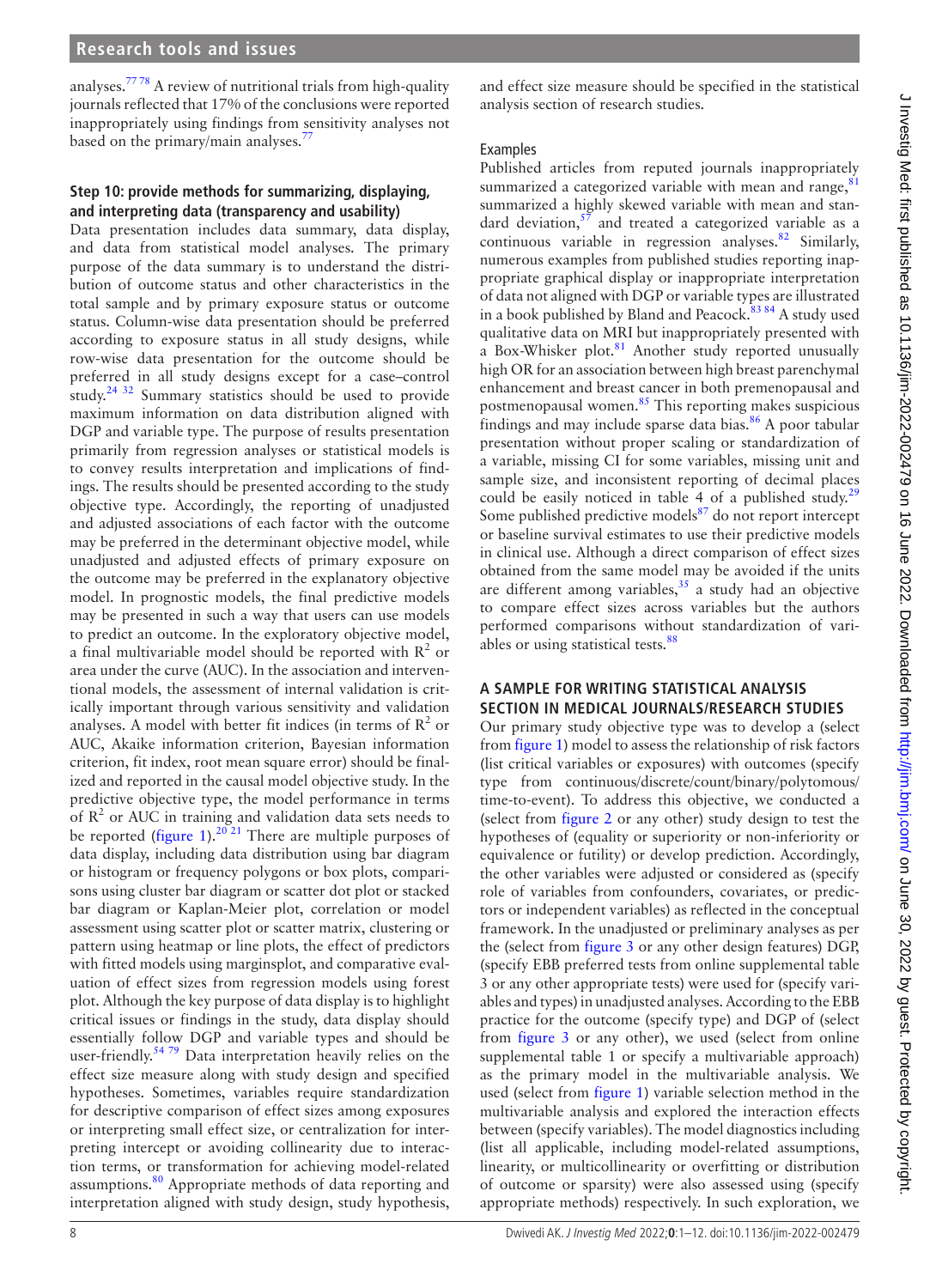identified (specify diagnostic issues if any) and therefore the multivariable models were developed using (specify potential methods used to handle diagnostic issues). The other outcomes were analyzed with (list names of multivariable approaches with respective outcomes). All the models used the same procedure (or specify from [figure](#page-1-0) 1) for variable selection, exploration of interaction effects, and model diagnostics using (specify statistical approaches) depending on the statistical models. As per the study design, hypothesis, and multivariable analysis, the results were summarized with effect size (select as appropriate or from [figure](#page-2-0) 2) along with (specify 95%CI or other interval estimates) and considered statistically significant using (specify the side of p value or alternatives) at (specify the level of significance) due to (provide reasons for choosing a significance level). We presented unadjusted and/or adjusted estimates of primary outcome according to (list primary exposures or variables). Additional analyses were conducted for (specific reasons from step 9) using (specify methods) to validate findings obtained in the primary analyses. The data were summarized with (list summary measures and appropriate graphs from step 10), whereas the final multivariable model performance was summarized with (fit indices if applicable from step 10). We also used (list graphs) as appropriate with DGP (specify from [figure](#page-4-0) 3) to present the critical findings or highlight (specify data issues) using (list graphs/ methods) in the study. The exposures or variables were used

in (specify the form of the variables) and therefore the effect or association of (list exposures or variables) on outcome should be interpreted in terms of changes in (specify interpretation unit) exposures/variables. List all other additional analyses if performed (with full details of all models in a supplementary file along with statistical codes if possible).

# **CONCLUDING REMARKS**

We highlighted 10 essential steps to be reported in the statistical analysis section of any analytical study ([figure](#page-8-0) 4). Adherence to minimum reporting of the steps specified in this report may enforce investigators to understand concepts and approach biostatisticians timely to apply these concepts in their study to improve the overall quality of methodological standards in grant proposals and research studies. The order of reporting information in statistical analyses specified in this report is not mandatory; however, clear reporting of analytical steps applicable to the specific study type should be mentioned somewhere in the manuscript. Since the entire approach of statistical analyses is dependent on the study objective type and EBB practice, proper execution and reporting of statistical models can be taught to the next generation of statisticians by the study objective type in statistical education courses. In fact, some disciplines ([figure](#page-9-4) 5) are strictly aligned with specific study objective types. Bioinformaticians are oriented in studying



<span id="page-8-0"></span>**Figure 4** Summary of reporting steps, purpose, and evaluation measures in the statistical analysis section.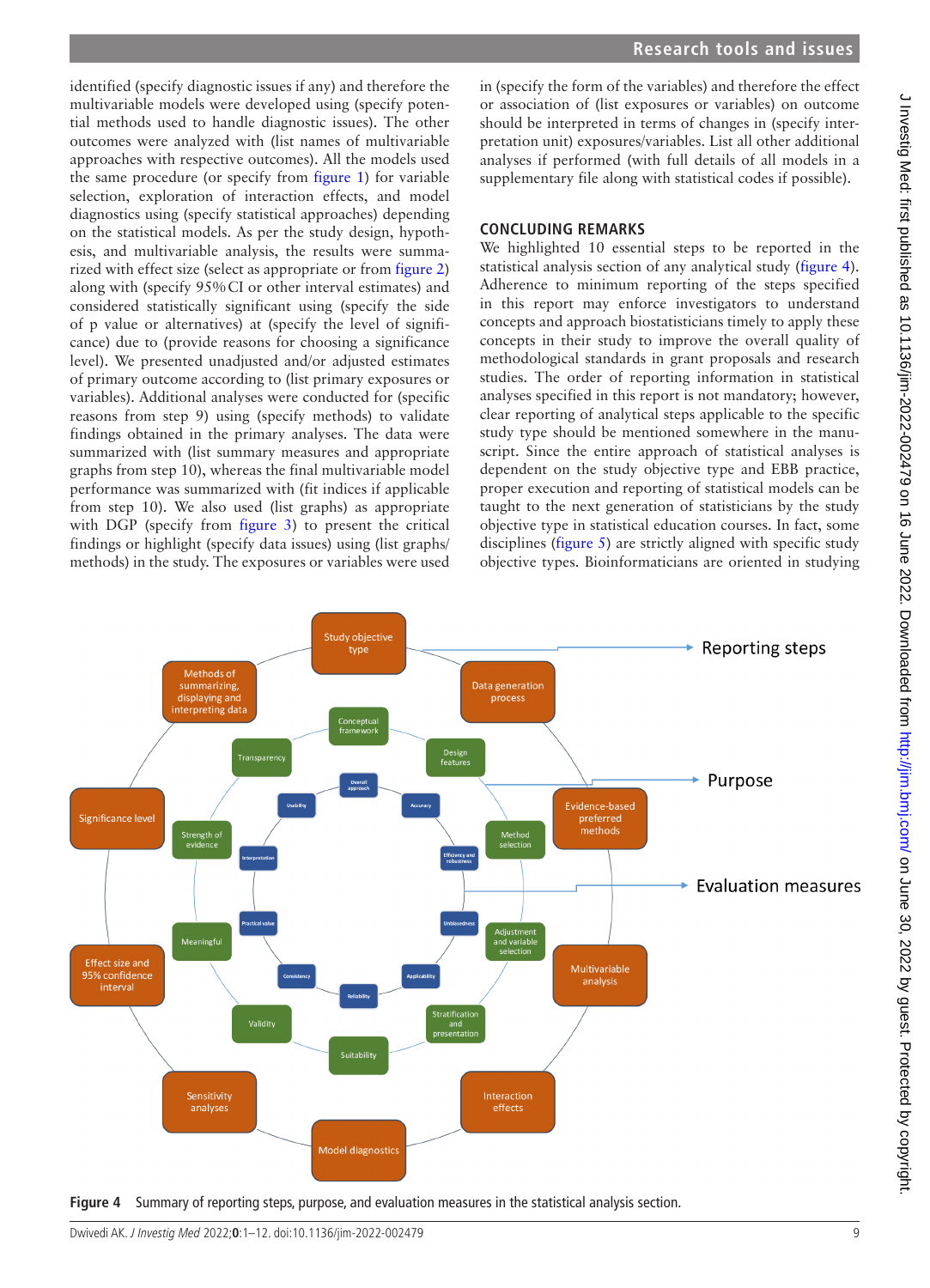

**Figure 5** Role of interrelated disciplines according to study objective type.

determinant and prognostic models toward precision medicine, while epidemiologists are oriented in studying association and causal models, particularly in population-based observational and pragmatic settings. Data scientists are heavily involved in prediction and classification models in personalized medicine. A common thing across disciplines is using biostatistical principles and computation tools to address any research question. Sometimes, one discipline expert does the part of others. $89$  We strongly recommend using a team science approach that includes an epidemiologist, biostatistician, data scientist, and bioinformatician depending on the study objectives and needs. Clear reporting of data analyses as per the study objective type should be encouraged among all researchers to minimize heterogeneous practices and improve scientific quality and outcomes. In addition, we also encourage investigators to strictly follow transparent reporting and quality assessment guidelines according to the study design ([https://](https://www.equator-network.org/) [www.equator-network.org/](https://www.equator-network.org/)) to improve the overall quality of the study, accordingly STROBE (Strengthening the Reporting of Observational Studies in Epidemiology) for observational studies, CONSORT (Consolidated Standards of Reporting Trials) for clinical trials, STARD (Standards for Reporting Diagnostic Accuracy Studies) for diagnostic studies, TRIPOD (Transparent Reporting of a multivariable prediction model for Individual Prognosis OR Diagnosis) for prediction modeling, and ARRIVE (Animal Research: Reporting of In Vivo Experiments) for preclinical studies. The steps provided in this document for writing the statistical analysis section is essentially different from other guid-ance documents, including SAMBR.<sup>[5](#page-9-3)</sup> SAMBR provides a guidance document for selecting evidence-based preferred methods of statistical analysis according to different study designs, while this report suggests the global reporting of essential information in the statistical analysis section according to study objective type. In this guidance report, our suggestion strictly pertains to the reporting of methods in the statistical analysis section and their implications on the interpretation of results. Our document does not provide guidance on the reporting of sample size or results or statistical analysis section for meta-analysis. The examples and reviews reported in this study may be used to emphasize the concepts and related implications in medical research.

<span id="page-9-4"></span>**Acknowledgements** The author would like to thank the reviewers for their careful review and insightful suggestions.

**Contributors** AKD developed the concept and design and wrote the manuscript.

**Funding** The authors have not declared a specific grant for this research from any funding agency in the public, commercial or not-for-profit sectors.

**Competing interests** AKD is a Journal of Investigative Medicine Editorial Board member. No other competing interests declared.

**Patient consent for publication** Not required.

**Provenance and peer review** Commissioned; externally peer reviewed.

**Data availability statement** Data sharing not applicable as no datasets generated and/or analyzed for this study.

**Supplemental material** This content has been supplied by the author(s). It has not been vetted by BMJ Publishing Group Limited (BMJ) and may not have been peer-reviewed. Any opinions or recommendations discussed are solely those of the author(s) and are not endorsed by BMJ. BMJ disclaims all liability and responsibility arising from any reliance placed on the content. Where the content includes any translated material, BMJ does not warrant the accuracy and reliability of the translations (including but not limited to local regulations, clinical guidelines, terminology, drug names and drug dosages), and is not responsible for any error and/or omissions arising from translation and adaptation or otherwise.

**Open access** This is an open access article distributed in accordance with the Creative Commons Attribution Non Commercial (CC BY-NC 4.0) license, which permits others to distribute, remix, adapt, build upon this work noncommercially, and license their derivative works on different terms, provided the original work is properly cited, an indication of whether changes were made, and the use is non-commercial. See: [http://creativecommons.org/](http://creativecommons.org/licenses/by-nc/4.0/) [licenses/by-nc/4.0/](http://creativecommons.org/licenses/by-nc/4.0/).

### **ORCID iD**

Alok Kumar Dwivedi<http://orcid.org/0000-0003-4574-1761>

# **REFERENCES**

- <span id="page-9-0"></span>1 Oster RA, Devick KL, Thurston SW, et al. Learning gaps among statistical competencies for clinical and translational science learners. [J Clin Transl Sci](http://dx.doi.org/10.1017/cts.2020.498) 2020;5:e12.
- <span id="page-9-1"></span>2 Sauerbrei W, Abrahamowicz M, Altman DG, et al. Strengthening analytical thinking for observational studies: the STRATOS initiative. [Stat Med](http://dx.doi.org/10.1002/sim.6265) 2014;33:5413–32.
- 3 Thiese MS, Arnold ZC, Walker SD. The misuse and abuse of statistics in biomedical research. [Biochem Med](http://dx.doi.org/10.11613/BM.2015.001) 2015;25:5-11.
- <span id="page-9-2"></span>Steven S, RMGTMK H. Statistical modeling methods: challenges and strategies. Biostatistics & Epidemiology 2020;4:105–39.
- <span id="page-9-3"></span>5 Dwivedi AK, Shukla R. Evidence-based statistical analysis and methods in biomedical research (SAMBR) checklists according to design features. Cancer [Rep](http://dx.doi.org/10.1002/cnr2.1211) 2020;3:e1211.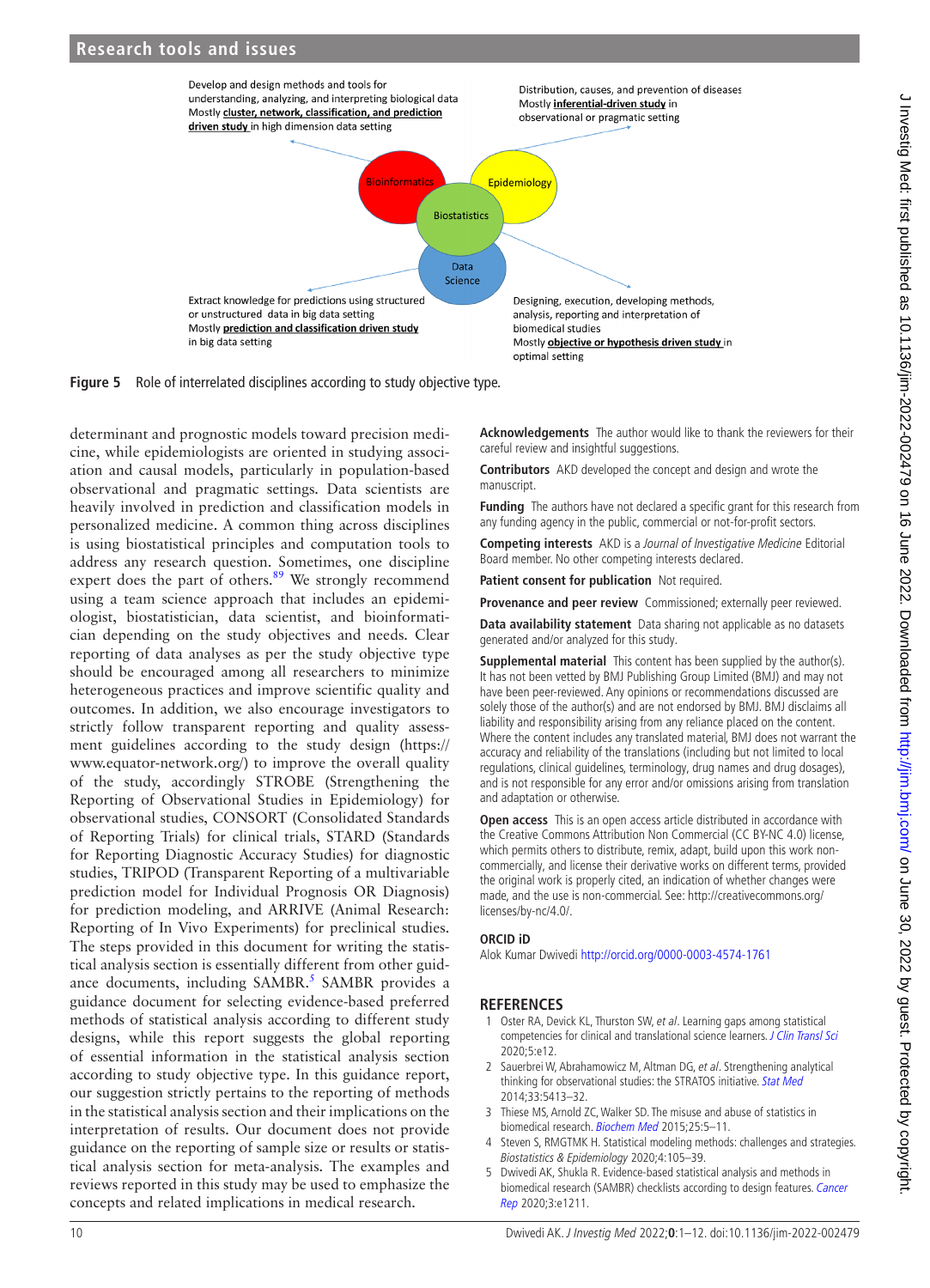- <span id="page-10-0"></span>6 Ocaña-Riola R. The use of statistics in health sciences: situation analysis and perspective. [Stat Biosci](http://dx.doi.org/10.1007/s12561-015-9138-4) 2016;8:204-19.
- <span id="page-10-1"></span>7 Wang MQ, Yan AF, Katz RV. Researcher requests for inappropriate analysis and reporting: a U.S. survey of consulting Biostatisticians. [Ann Intern Med](http://dx.doi.org/10.7326/M18-1230) 2018;169:554–8.
- <span id="page-10-2"></span>8 Zhang G, Chen JJ. Biostatistics faculty and NIH awards at U.S. medical schools. [Am Stat](http://dx.doi.org/10.1080/00031305.2014.992959) 2015;69:34–40.
- 9 Harrington D, D'Agostino RB, Gatsonis C, et al. New Guidelines for Statistical Reporting in the Journal. [N Engl J Med](http://dx.doi.org/10.1056/NEJMe1906559) 2019;381:285-6.
- <span id="page-10-42"></span>10 Nojima M, Tokunaga M, Nagamura F. Quantitative investigation of inappropriate regression model construction and the importance of medical statistics experts in observational medical research: a cross-sectional study. [BMJ Open](http://dx.doi.org/10.1136/bmjopen-2017-021129) 2018;8:e021129.
- 11 Ciolino JD, Spino C, Ambrosius WT, et al. Guidance for biostatisticians on their essential contributions to clinical and translational research protocol review. J [Clin Transl Sci](http://dx.doi.org/10.1017/cts.2021.814) 2021;5:e161.
- <span id="page-10-3"></span>12 Gosselin R-D. Insufficient transparency of statistical reporting in preclinical research: a scoping review. [Sci Rep](http://dx.doi.org/10.1038/s41598-021-83006-5) 2021;11:3335.
- <span id="page-10-45"></span>13 Brown AW, Kaiser KA, Allison DB. Issues with data and analyses: errors, underlying themes, and potential solutions. [Proc Natl Acad Sci U S A](http://dx.doi.org/10.1073/pnas.1708279115) 2018;115:2563–70.
- <span id="page-10-4"></span>14 Bacchetti P. Peer review of statistics in medical research: the other problem. [BMJ](http://dx.doi.org/10.1136/bmj.324.7348.1271) 2002;324:1271–3.
- <span id="page-10-5"></span>15 Sima AP, Rodriguez VA, Bradbrook KE, et al. Incorporating professional recommendations into a graduate-level statistical consulting laboratory: a case study. [J Clin Transl Sci](http://dx.doi.org/10.1017/cts.2020.527) 2020;5:e62.
- <span id="page-10-6"></span>16 Fernandes-Taylor S, Hyun JK, Reeder RN, et al. Common statistical and research design problems in manuscripts submitted to high-impact medical journals. [BMC Res Notes](http://dx.doi.org/10.1186/1756-0500-4-304) 2011;4:304.
- <span id="page-10-7"></span>17 Real J, Forné C, Roso-Llorach A, et al. Quality reporting of multivariable regression models in observational studies: review of a representative sample of articles published in biomedical journals. [Medicine](http://dx.doi.org/10.1097/MD.0000000000003653) 2016;95:e3653.
- <span id="page-10-44"></span>18 Bouwmeester W, Zuithoff NPA, Mallett S, et al. Reporting and methods in clinical prediction research: a systematic review. [PLoS Med](http://dx.doi.org/10.1371/journal.pmed.1001221) 2012;9:e1001221–12.
- <span id="page-10-8"></span>19 Shmueli G. To explain or to predict? [Statistical Science](http://dx.doi.org/10.1214/10-STS330) 2010;25:289-310.
- <span id="page-10-9"></span>20 Kent P, Cancelliere C, Boyle E, et al. A conceptual framework for prognostic research. [BMC Med Res Methodol](http://dx.doi.org/10.1186/s12874-020-01050-7) 2020;20:172.
- 21 Sainani KL. Explanatory versus predictive modeling. Pm  $R$  2014;6:841-4.
- <span id="page-10-10"></span>22 Baser O. Choosing propensity score matching over regression adjustment for causal inference: when, why and how it makes sense. [J Med Econ](http://dx.doi.org/10.3111/13696990701646577) 2007;10:379–91.
- <span id="page-10-39"></span>23 Kent DM, Trikalinos TA, Hill MD. Are unadjusted analyses of clinical trials inappropriately biased toward the null? [Stroke](http://dx.doi.org/10.1161/STROKEAHA.108.532051) 2009;40:672-3.
- <span id="page-10-24"></span>24 Cummings P, Rivara FP. Reporting statistical information in medical Journal articles. [Arch Pediatr Adolesc Med](http://dx.doi.org/10.1001/archpedi.157.4.321) 2003;157:321-4.
- 25 Luo W, Phung D, Tran T, et al. Guidelines for developing and reporting machine learning predictive models in biomedical research: a multidisciplinary view. J [Med Internet Res](http://dx.doi.org/10.2196/jmir.5870) 2016;18:e323.
- <span id="page-10-11"></span>26 Spera G, Fresco R, Fung H, et al. Beta blockers and improved progression-free survival in patients with advanced HER2 negative breast cancer: a retrospective analysis of the ROSE/TRIO-012 study. [Ann Oncol](http://dx.doi.org/10.1093/annonc/mdx264) 2017;28:1836-41.
- <span id="page-10-12"></span>27 Austin PC. An introduction to propensity score methods for reducing the effects of confounding in observational studies. [Multivariate Behav Res](http://dx.doi.org/10.1080/00273171.2011.568786) 2011;46:399–424.
- <span id="page-10-13"></span>Chen X, Zhou Y, Wang R, et al. Potential clinical value of multiparametric PET in the prediction of Alzheimer's disease progression. [PLoS One](http://dx.doi.org/10.1371/journal.pone.0154406) 2016;11:e0154406.
- <span id="page-10-14"></span>29 Shaheen M, Echeverry D, Oblad MG, et al. Hepatitis C, metabolic syndrome, and inflammatory markers: results from the Third National Health and Nutrition Examination Survey [NHANES III]. [Diabetes Res Clin Pract](http://dx.doi.org/10.1016/j.diabres.2006.07.008) 2007;75:320-6.
- <span id="page-10-15"></span>30 Rajkumar P, Dwivedi AK, Dodoo CA, et al. The association between metabolic syndrome and hepatitis C virus infection in the United States. Cancer Causes [Control](http://dx.doi.org/10.1007/s10552-020-01300-5) 2020;31:569–81.
- <span id="page-10-16"></span>31 Knol MJ, Le Cessie S, Algra A, et al. Overestimation of risk ratios by odds ratios in trials and cohort studies: alternatives to logistic regression. [CMAJ](http://dx.doi.org/10.1503/cmaj.101715) 2012;184:895–9.
- 32 Althouse AD, Raffa GM, Kormos RL. Your results, explained: clarity provided by row percentages versus column percentages. [Ann Thorac Surg](http://dx.doi.org/10.1016/j.athoracsur.2015.09.015) 2016;101:15–17.
- <span id="page-10-17"></span>33 Dwivedi AK, Mallawaarachchi I, Lee S, et al. Methods for estimating relative risk in studies of common binary outcomes. [J Appl Stat](http://dx.doi.org/10.1080/02664763.2013.840772) 2014;41:484-500.
- <span id="page-10-18"></span>34 Cummings P. The relative merits of risk ratios and odds ratios. Arch Pediatr [Adolesc Med](http://dx.doi.org/10.1001/archpediatrics.2009.31) 2009;163:438–45.
- <span id="page-10-46"></span>35 Davies HT, Crombie IK, Tavakoli M. When can odds ratios mislead? [BMJ](http://dx.doi.org/10.1136/bmj.316.7136.989) 1998;316:989–91.
- <span id="page-10-19"></span>36 Oh S, Chung J, Baek S, et al. Postoperative expressive aphasia associated with intravenous midazolam administration: a 5-year retrospective case-control study. [J Int Med Res](http://dx.doi.org/10.1177/0300060520948751) 2020;48:030006052094875.
- 37 Chen ML, Gupta A, Chatterjee A, et al. Association between unruptured intracranial aneurysms and downstream stroke. [Stroke](http://dx.doi.org/10.1161/STROKEAHA.118.021985) 2018;49:2029-33.
- <span id="page-10-20"></span>38 Sturdik I, Krajcovicova A, Jalali Y, et al. Pathophysiology and risk factors for cholelithiasis in patients with Crohn's disease. [Physiol Res](http://dx.doi.org/10.33549/physiolres.934302) 2019;68:S173-82.
- 39 Liao Y-T, Yang S-Y, Liu H-C, et al. Cardiac complications associated with short-term mortality in schizophrenia patients hospitalized for pneumonia: a nationwide case-control study. [PLoS One](http://dx.doi.org/10.1371/journal.pone.0070142) 2013;8:e70142.
- <span id="page-10-21"></span>40 Doi SA, Furuya-Kanamori L, Xu C, et al. Controversy and debate: questionable utility of the relative risk in clinical research: paper 1: a call for change to practice. [J Clin Epidemiol](http://dx.doi.org/10.1016/j.jclinepi.2020.08.019) 2022;142:271-9.
- <span id="page-10-22"></span>41 Halsey LG. The reign of the p-value is over: what alternative analyses could we employ to fill the power vacuum? [Biol Lett](http://dx.doi.org/10.1098/rsbl.2019.0174) 2019;15:20190174.
- 42 RLWNA L. The ASA statement on p-Values: context, process, and purpose. The American Statistician;70:129–33.
- <span id="page-10-23"></span>43 Page P. Beyond statistical significance: clinical interpretation of rehabilitation research literature. [Int J Sports Phys Ther](http://www.ncbi.nlm.nih.gov/pubmed/25328834) 2014;9:726-36.
- 44 Weinberg CR. It's time to rehabilitate the P-value. [Epidemiology](http://dx.doi.org/10.1097/00001648-200105000-00004) 2001;12:288–90.
- <span id="page-10-25"></span>45 Ou F-S, Le-Rademacher JG, Ballman KV, et al. Guidelines for statistical reporting in medical journals. [J Thorac Oncol](http://dx.doi.org/10.1016/j.jtho.2020.08.019) 2020;15:1722-6.
- <span id="page-10-26"></span>46 Romano S, Goodman W, Tamura R, et al. Long-Term treatment of obsessivecompulsive disorder after an acute response: a comparison of fluoxetine versus placebo. [J Clin Psychopharmacol](http://dx.doi.org/10.1097/00004714-200102000-00009) 2001;21:46-52.
- <span id="page-10-27"></span>47 Wason JMS, Stecher L, Mander AP. Correcting for multiple-testing in multi-arm trials: is it necessary and is it done? [Trials](http://dx.doi.org/10.1186/1745-6215-15-364) 2014;15:364.
- <span id="page-10-28"></span>48 Tyler KM, Normand S-LT, Horton NJ. The use and abuse of multiple outcomes in randomized controlled depression trials. [Contemp Clin Trials](http://dx.doi.org/10.1016/j.cct.2010.12.007) 2011;32:299–304.
- <span id="page-10-29"></span>49 Aiso I, Inoue H, Seiyama Y, et al. Compared with the intake of commercial vegetable juice, the intake of fresh fruit and komatsuna (Brassica rapa L. var. perviridis) juice mixture reduces serum cholesterol in middle-aged men: a randomized controlled pilot study. [Lipids Health Dis](http://dx.doi.org/10.1186/1476-511X-13-102) 2014;13:102.
- <span id="page-10-30"></span>50 Allison DB, Antoine LH, George BJ. Incorrect statistical method in parallel-groups RCT led to unsubstantiated conclusions. [Lipids Health Dis](http://dx.doi.org/10.1186/s12944-016-0242-3) 2016;15:77.
- <span id="page-10-31"></span>51 Kim Y, Park S, Kim N-S, et al. Inappropriate survey design analysis of the Korean National health and nutrition examination survey may produce biased results. [J](http://dx.doi.org/10.3961/jpmph.2013.46.2.96)  [Prev Med Public Health](http://dx.doi.org/10.3961/jpmph.2013.46.2.96) 2013;46:96–104.
- <span id="page-10-32"></span>52 Khera R, Angraal S, Couch T, et al. Adherence to methodological standards in research using the National inpatient sample. [JAMA](http://dx.doi.org/10.1001/jama.2017.17653) 2017;318:2011-8.
- <span id="page-10-33"></span>53 Weissgerber TL, Garcia-Valencia O, Garovic VD, et al. Why we need to report more than 'Data were Analyzed by t-tests or ANOVA'. [Elife](http://dx.doi.org/10.7554/eLife.36163) 2018;7. doi:10.7554/eLife.36163. [Epub ahead of print: 21 12 2018].
- <span id="page-10-34"></span>54 Weissgerber TL, Milic NM, Winham SJ, et al. Beyond bar and line graphs: time for a new data presentation paradigm. [PLoS Biol](http://dx.doi.org/10.1371/journal.pbio.1002128) 2015;13:e1002128.
- <span id="page-10-35"></span>55 Alok Kumar D, Nand DS, Suryanarayana D, et al. An epidemiological study on delay in treatment initiation of cancer patients. [Health](http://dx.doi.org/10.4236/health.2012.42012) 2012;4. doi:10.4236/ health.2012.42012
- <span id="page-10-36"></span>56 Dwivedi AK, Dwivedi SN, Deo S, et al. Statistical models for predicting number of involved nodes in breast cancer patients. [Health](http://dx.doi.org/10.4236/health.2010.27098) 2010;2:641-51.
- <span id="page-10-37"></span>57 Poum A, Promthet S, Duffy SW, et al. Factors associated with delayed diagnosis of breast cancer in northeast Thailand. [J Epidemiol](http://dx.doi.org/10.2188/jea.JE20130090) 2014;24:102-8.
- 58 Ravdin PM, De Laurentiis M, Vendely T, et al. Prediction of axillary lymph node status in breast cancer patients by use of prognostic indicators. J Natl Cancer [Inst](http://dx.doi.org/10.1093/jnci/86.23.1771) 1994;86:1771–5.
- 59 Evans RG, Su D-F. Data presentation and the use of statistical tests in biomedical journals: can we reach a consensus? [Clin Exp Pharmacol Physiol](http://dx.doi.org/10.1111/j.1440-1681.2011.05508.x) 2011;38:285–6.
- 60 Baker D, Lidster K, Sottomayor A, et al. Two years later: journals are not yet enforcing the ARRIVE guidelines on reporting standards for pre-clinical animal studies. [PLoS Biol](http://dx.doi.org/10.1371/journal.pbio.1001756) 2014;12:e1001756.
- <span id="page-10-38"></span>61 Zhang Y-Y, Zhou X-B, Wang Q-Z, et al. Quality of reporting of multivariable logistic regression models in Chinese clinical medical journals. [Medicine](http://dx.doi.org/10.1097/MD.0000000000006972) 2017;96:e6972.
- <span id="page-10-40"></span>62 Sauerbrei W, Perperoglou A, Schmid M, et al. State of the art in selection of variables and functional forms in multivariable analysis-outstanding issues. [Diagn Progn Res](http://dx.doi.org/10.1186/s41512-020-00074-3) 2020;4:3.
- <span id="page-10-41"></span>63 Bursac Z, Gauss CH, Williams DK, et al. Purposeful selection of variables in logistic regression. [Source Code Biol Med](http://dx.doi.org/10.1186/1751-0473-3-17) 2008;3:17.
- <span id="page-10-43"></span>64 Austin PC. Bootstrap model selection had similar performance for selecting authentic and noise variables compared to backward variable elimination: a simulation study. [J Clin Epidemiol](http://dx.doi.org/10.1016/j.jclinepi.2007.11.014) 2008;61:1009-17.